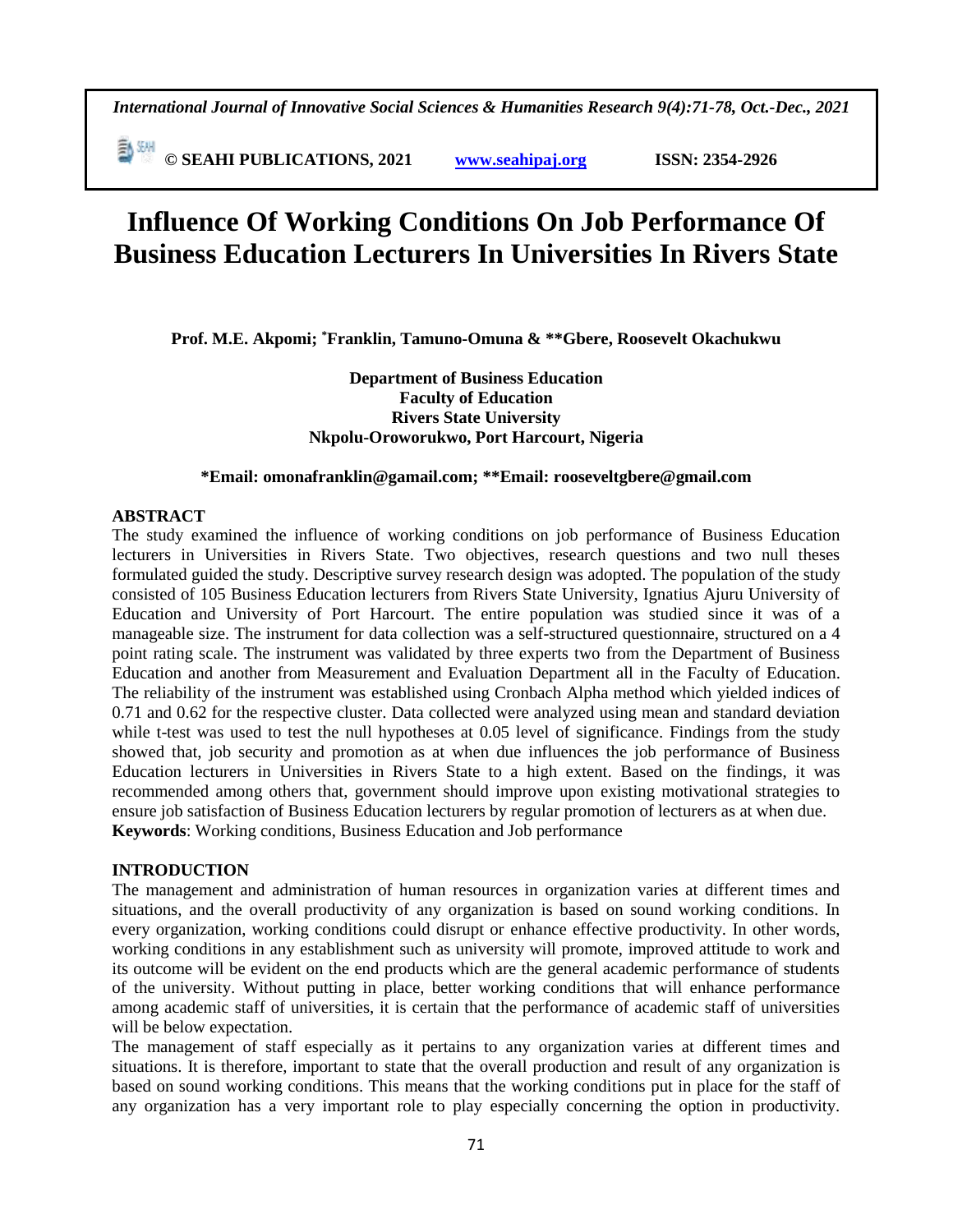Nwachukwu (2010) opined that an average Nigerian worker is materially oriented, pleasure seeking, egocentric and wants to get rich as quick as possible. And this being the scenario, workers often times agitate for improvement of working conditions which in most cases leads to incessant strike actions, work to rule, lock-outs and protests. Uzoigwe (2011), suggested that to ward-off occasions of conflicts orchestrated by staff of an organization, there is an important need to implement good and better working conditions in any organization. In other words, some of the strategies that can reduce conflict, engender and sustain stability in a working environment are assurances of better working conditions.

According to Arum and Mirza (2011), working conditions is a voluntary effort of the employer to establish within the existing industrial system, working and sometimes living and cultural condition to the employee beyond that which is required by law. The future of an organization whether public or private depends more on its employees than any other aspect of the organization. Supporting the above view, Adesina (2010) opined that working conditions would include, job security, remuneration, job staff development, good wages, housing loan and promotion as at when due. The author further buttressed that working conditions could vary from one profession to another and from country to country. Furthermore, Adesina maintained that good working conditions for academic will include; job security and promotion as at when due.

Job security which is one of the working conditions of an employee in any organization as identified by Adesina (2010) is a tangible variable that everyone seeks during employment with any institution. It ensures that one is committed to the organizational objectives and goals and reaps the commensurate rewards as well as benefits. Abdullah and Ramay (2012), posited that it is all about seeking a sense of stability in personal development, career progression and overall career development during the course of employment at a particular institution.

The authors added that a secure job is an employee's requirement and wish. Job security enables the employee performance his/her best and has peace of mind. It provides stability in career the individual offers his dedication and commitment to his tasks in the institution and focuses his skills and capabilities on being a consistent performance. It also enables the employee to devote non-office hours to community service, hobbies and other activities. The employee would also have financial security and family commitments. Adesina (2010), noted that job insecurity affects a worker's commitment to the organization. An employee would be more committed to his/her job and the organization if the person feels secure. Akpan (2013), asserted that job security is a working condition an organization or institution puts in place in order to achieve its desired job performance level of its employees.

Scholars such as Mosaybian and Jafari (2014) opined that a secured job is an employee's wish. Therefore, it can be said that job insecurity makes an individual lack or lose concentration which can affect an employee's performance in an organization. For instance a situation where there is fear of being sacked at any point such scenario within a working environment can likely put forward low output especially in productivity among employees of the organization. Akpan (2013), on his part stated that occasional feelings of job insecurity generated by an employee or loss of desirable job features such as lack of promotion opportunity, current working conditions as well as long time career opportunity can be said to be a result of job security. Most times as observed by various scholars over the years, job security is threatened for various reasons. An example of such occurred in 2003, 44 lecturers of the University of Ilorin, Nigeria were all sacked because they were involved in National strike action. This development left fear in the minds of other lecturers, doubting the authenticity of their job security, of course it was fought to a still and the sacked lecturers of University of Ilorin were recalled to their job as a result of actions of the Academic Staff Union of Universities (ASUU).

Promotion, among the incentives and reward system operating in higher educational institutions has often been associated with staff motivation and performance on the job. Salmuni, Mustaffa and Kamis (2011) asserted that the most attractive reward perceived by the staff is still promotion will improve the staff objective and performance. Promotion brings along with it not just more money, but also a mark of recognition of an individual's performance and that the motivating effect of promotion is high. Santhopparaj and Alam (2011), found that promotion has a positive and significant effect on job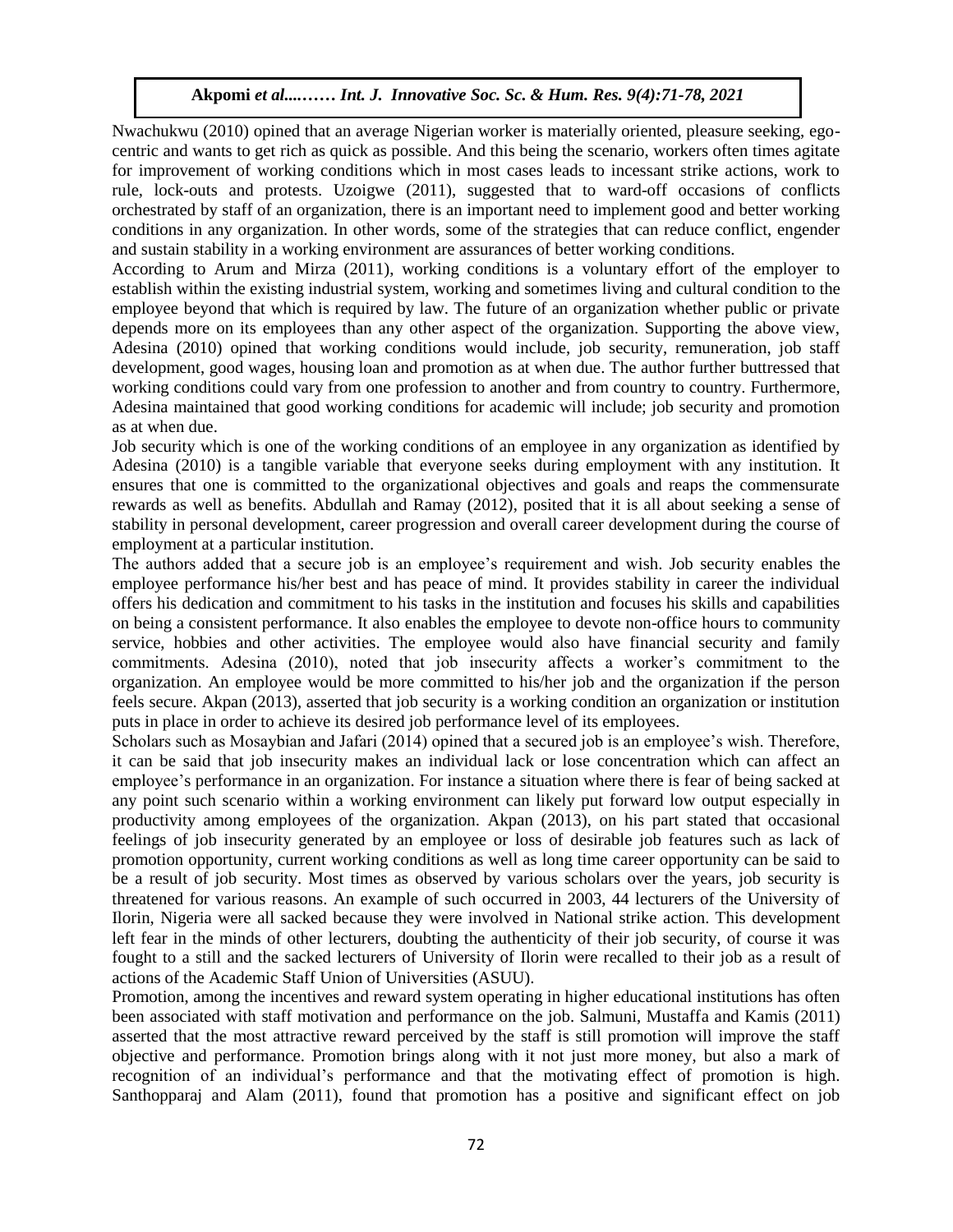satisfaction. Similarly, Turk (2010), upheld that a good and well-functioning performance appraisal system would help the educators to make their mark in the organizational setting of their faculty.

Job performance is the effort made by an employee within an organization in order to attain particular predetermined results through the usage of available resources within the organization (Abdel-Razek, 2011). One can say that job performances are those attitudes and actions that assist and enrich the social environment for enhancement of inputs which bring about effective and high productivity. Robbins and Cutler (2013) put it that performance in the work place is the accumulated results of activities that an employee performs. It comprises what an employee does in the work place, the achievement of organizational goals and outcomes of the employee's actions which are measureable. Therefore, in any organization, high performance at work has been seen as a determinant factor in the success and profitability of an organization, institution or other organized bodies of men that provide certain services (Disgah, 2012). This means that the level of performance of employees is based on how favourable or unfavourable working conditions are in any organization or institution. Nevertheless, when employees are given a job, it is expected that they adhere to the operations and conditions of employment and service. This has made several institutions and organizations develop or bring up procedure, laws, policies, regulation and processes to ensure that the aim, objectives and goals of an organization are met. Attempts have been made by various organizations to see that working conditions are laid down not just in principles but also in practice as stipulated by the law.

# **Statement of the Problem**

In the assessment of working conditions of academic staff in any university in Nigeria, there is a general perception among individuals including staff, especially as it pertains to job performance, that there is a pitfall on the motivation of the academic staff in Nigerian university system leading to brain drain situation and the decline in quality performance. Business Education lecturers is a subset of the academic staff so defined and the general characteristics of academic staff are applicable.

At the present there may be several documents which serve as framework of what academic staff of universities require at work, in other words existing documents on working conditions to make them inclined to remaining in their university and improve in their job performance. However, such documents or existing framework on working conditions may not have been implemented to the letter by the government agencies, thus existing working conditions in the various universities might have in the same vein, hindered effective job performance among staff of universities over the years.

In fact this has been one of the major reasons for incessant industrial actions that have plagued the Nigerian tertiary education system over the years. From the above analyses, it is suggestive that working condition exerts some influence on the performance of workers generally. It is against this backdrop that the researcher tends to examine the influence of working conditions on job performance of academic staff of universities in Rivers State.

# **Purpose of the Study**

The main purpose of this study was to examine the influence of working conditions on job performance of Business Education lecturers in universities in Rivers State. Specifically, the study sought to:

- 1. Determine the extent to which job security influences the job performance of Business Education lecturers in Universities in Rivers State.
- 2. Determine the extent to which promotion as at when due influences the job performance of Business Education lecturers in Universities in Rivers State.

# **Research Questions**

The following research questions guided the study.

- 1. To what extent does job security influences the job performance of Business Education lecturers in Universities in Rivers State?
- 2. To what extent does promotion as at when due influences the job performance of Business Education lecturers in Universities in Rivers State?

# **Hypotheses**

The following null hypotheses formulated, were tested at 0.05 level of significance.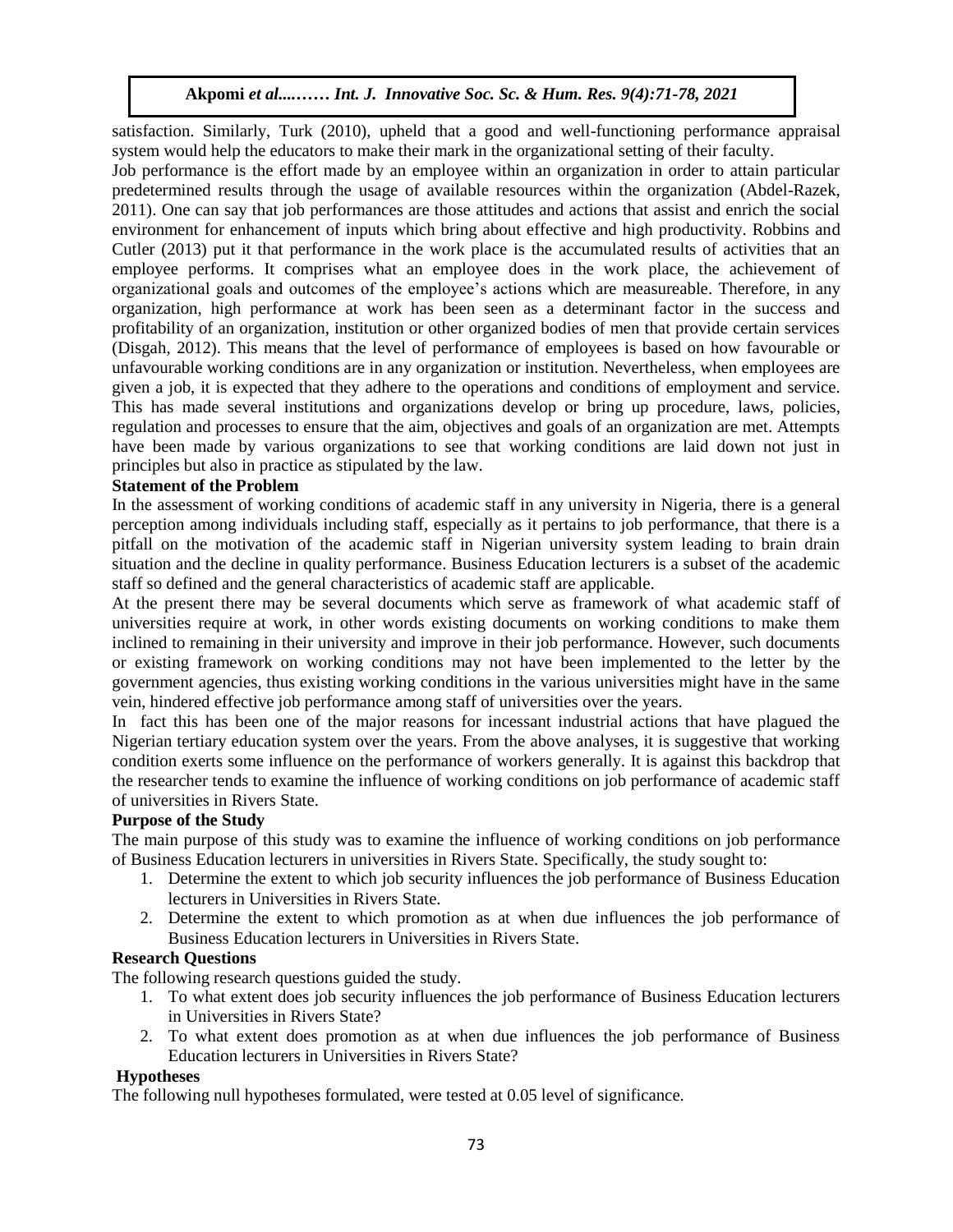**H01**: There is no significant difference between the mean responses of Business Education lecturers from Federal and State owned Universities on the extent to which job security influences job performance of academic staff in Rivers State.

**H02**: There is no significant difference between the mean responses of Business Education lecturers from Federal and State owned Universities on the extent to which promotion as at when due influences job performance of academic staff in Rivers State.

# **RESEARCH METHODS**

The study adopted descriptive survey research design. The population of the study consists of one hundred and five (105) Business Education lecturers in the three universities, eleven (11) from university of Port Harcourt, eighteen (18) from Rivers State University and seventy-six (76) from Ignatius Ajuru University of Education in Rivers State. The entire population was studied because the population was not too large to warrant sampling. Two objectives, research questions and two null hypotheses guided the study. The instrument for data collection was a self-structured questionnaire titled "influence of condition of service on job performance of lecturers (ICSJPL)". The instrument has two parts. Part "A1" and "B2" with 11 items covering the research questions. Part B was designed on a 4-point rating scale of Very High Extent (VHE-4 points), High Extent (HE  $-$  3 points), Moderate Extent (ME -2 points) and Low Extent (LE -1 point) respectively. The instrument was validated by three experts, two from the Department of Business Education and another from Measurement and Evaluation Department all in Rivers State University.

The reliability of the instrument was established using Cronbach's Alpha method. Twenty (20) copies of the instrument were administered to 20 lecturers from the Federal University, Otuoke, Bayelsa State who were not part of the study sample. Data were analyzed with the use of Cronach Alpha method, and a coefficient of 0.71 and 0.62 was obtained from the two clusters which indicated that the instrument was reliable for the study. The one hundred and five (105) copies of the questionnaire distributed were all retrieved. The data collected were analyzed using mean and standard deviations to answer the research questions, while t-test statistics was used to test the null hypotheses at 0.05 level of significance. A hypothesis was accepted if the value of a computed t is less than a critical value, and was rejected if otherwise.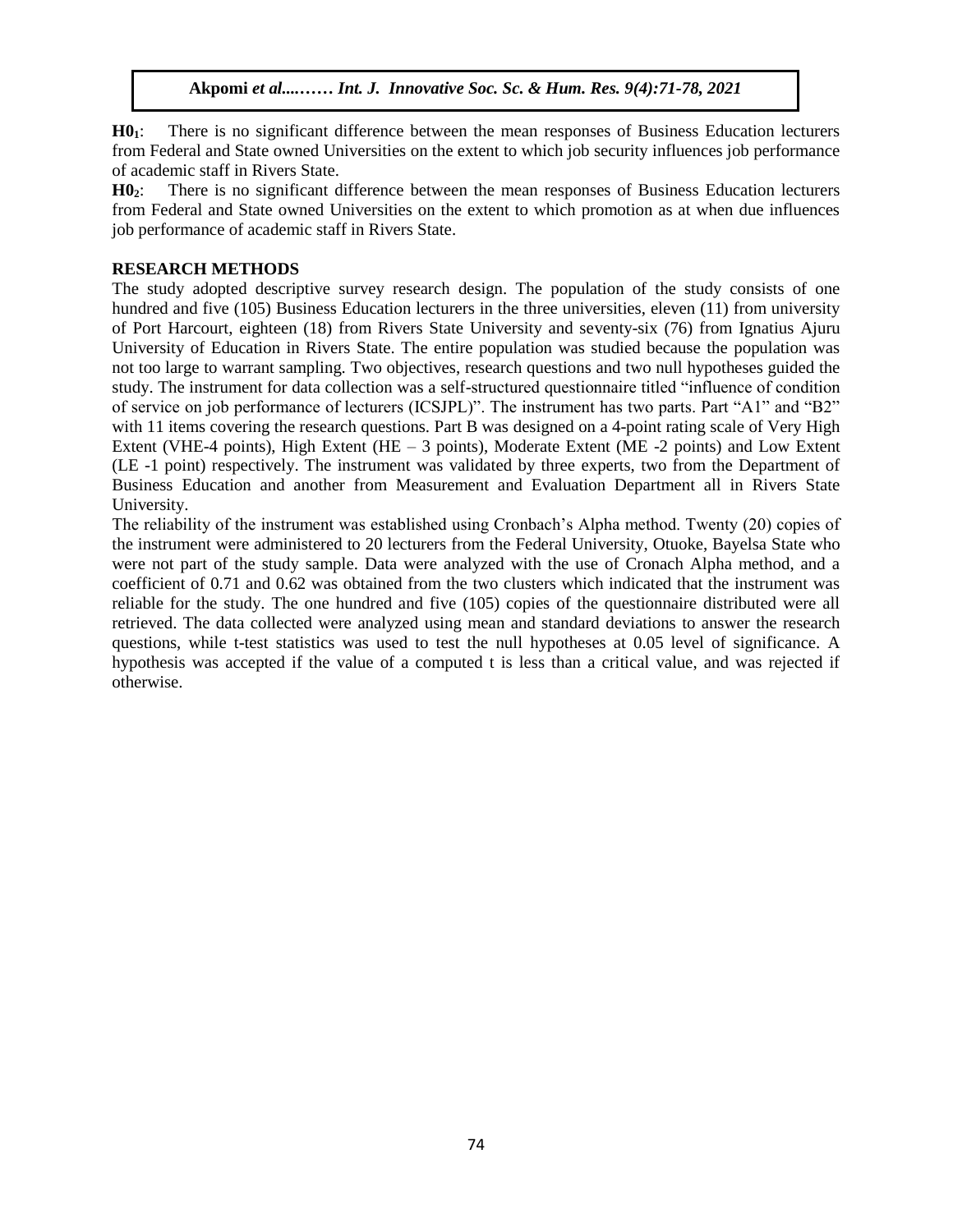#### **RESULTS**

The results from the study were presented as follows.

**Research Question 1:** To what extent does job security influence the job performance of Business *Education lecturers in Universities in Rivers State?*

| Table 1: | Mean Ratings on the Extent Job Security Influence Job Performance of Business |
|----------|-------------------------------------------------------------------------------|
|          | <b>Education Lecturers in Universities in Rivers State.</b>                   |

| S/N |                                                                                                                                              |                  | Federal<br>Lecturers $(n=11)$ | <b>State Lecturers</b><br>$(n=98)$ |      | <b>Remarks</b> |
|-----|----------------------------------------------------------------------------------------------------------------------------------------------|------------------|-------------------------------|------------------------------------|------|----------------|
|     | <b>Items</b>                                                                                                                                 |                  |                               |                                    |      |                |
|     |                                                                                                                                              | $\boldsymbol{X}$ | S.D                           | $\boldsymbol{X}$                   | S.D  |                |
| 1.  | Job security gives me confidence to work harder.                                                                                             | 3.13             | 0.77                          | 3.43                               | 0.30 | HE             |
| 2.  | The stability in lectureship enhances more<br>commitment to job performance.                                                                 | 3.25             | 0.81                          | 3.50                               | 0.31 | HE             |
| 3.  | I no longer struggle to work hard since I will get<br>my entitlement.                                                                        | 3.00             | 0.74                          | 3.65                               | 0.33 | <b>HE</b>      |
| 4.  | Job security make academic staff have faith in 3.18<br>their future which consequently enhances<br>performance                               |                  | 0.79                          | 3.75                               | 0.35 | HE             |
| 5.  | Lecturers perform better in their job because of 3.45<br>assurance of the continuity of one's job.                                           |                  | 0.88                          | 3.36                               | 0.29 | HE             |
| 6.  | bargaining in<br>collective<br>lecturers<br><b>The</b><br>employment is given them a sense of belonging<br>and hence they put extra efforts. | 2.78             | 0.70                          | 3.15                               | 0.27 | <b>HE</b>      |
|     | <b>Grand Mean/S.D</b>                                                                                                                        | 3.13             | 0.78                          | 3.47                               | 0.31 | HE             |

**Source**: Field Survey, 2021

Table 1 above showed that all respondents share the same view that job security influence the job performance of Business Education lecturers in Universities in Rivers State to high extent. For example, the respondents said that job security gives them confidence to work harder to a high extent with respective mean responses of 3.13 and 3.43. Similarly, they held that stability in lectureship enhances the commitment to job performance. Job security makes academic staff have faith in their future which consequent by enhances performance, lecturers perform better in their job because of assurance of the continuity of ones' job, and the collective bargaining in lecturers employment is given them a sense of belonging and hence they put extra efforts. All the mean response as well as the grand mean are higher than the decision mean of 2.50, while the standard deviations are very low indicating that the responses are very homogeneous.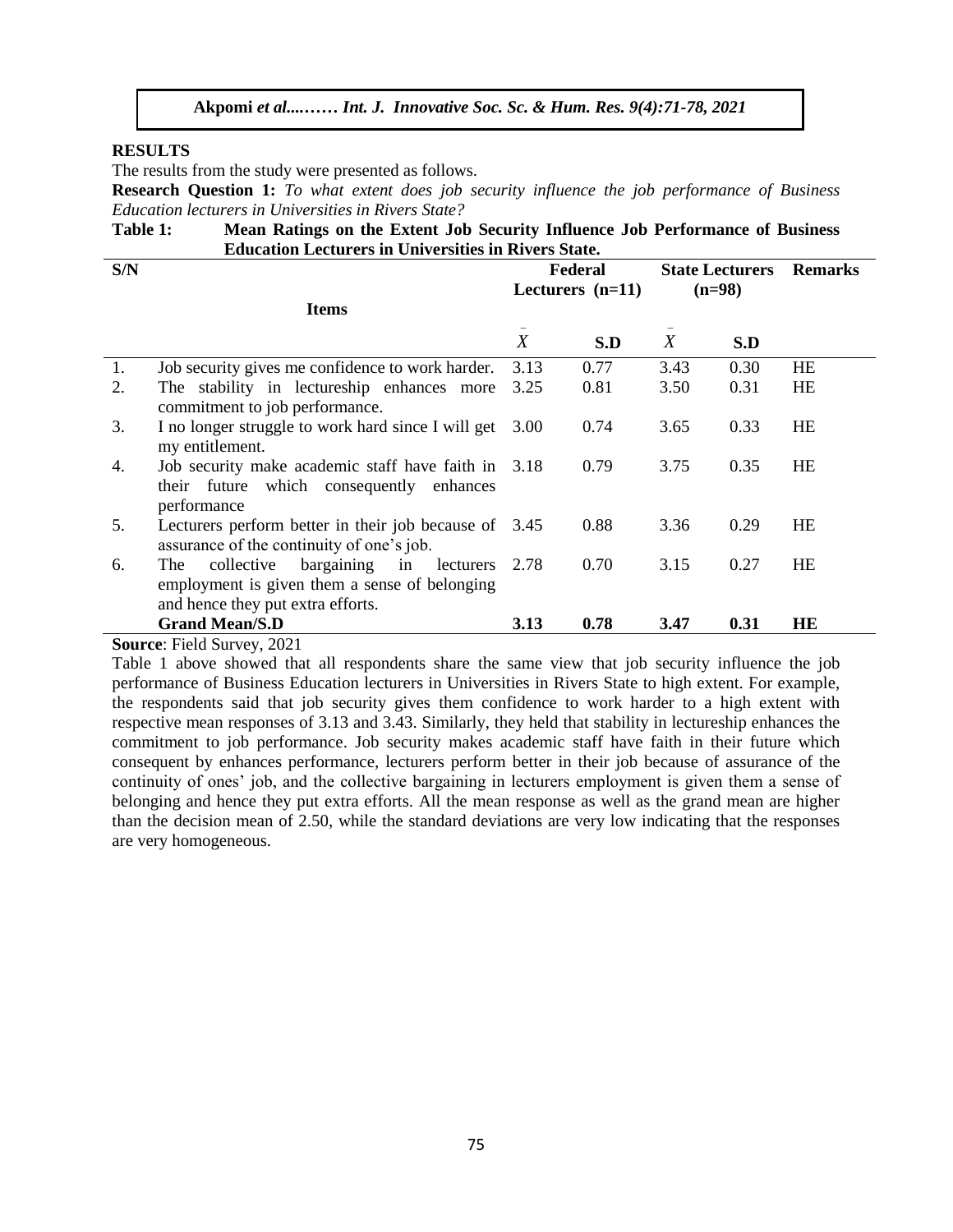**Research Question 2:** *To what extent does promotion as at when due influence the job performance of Business Education lecturers in Universities in Rivers State?*

Table 1: Mean Ratings on the Extent Promotion as at when Due Influence Job Performance **of Business Education Lecturers in Universities in Rivers State.**

| S/N |                                                                                                                                                         |                    | Federal | <b>State Lecturers</b> |      | <b>Remarks</b> |
|-----|---------------------------------------------------------------------------------------------------------------------------------------------------------|--------------------|---------|------------------------|------|----------------|
|     |                                                                                                                                                         | Lecturers $(n=11)$ |         | $(n=98)$               |      |                |
|     | <b>Items</b>                                                                                                                                            |                    |         |                        |      |                |
|     |                                                                                                                                                         | $\boldsymbol{X}$   | S.D     | $\boldsymbol{X}$       | S.D  |                |
| 7.  | The most attractive reward perceived by staff to<br>enhance job performance is promotion.                                                               | 3.47               | 0.89    | 3.22                   | 0.27 | <b>HE</b>      |
| 8.  | Promotion will improve the staff objectivity and 3.38<br>performance.                                                                                   |                    | 0.86    | 3.46                   | 0.30 | HE             |
| 9.  | Promotion portrays individual recognition and 3.55<br>effective job performance.                                                                        |                    | 0.92    | 3.62                   | 0.33 | <b>HE</b>      |
| 10. | well-functioning performance<br>appraisal<br>A<br>system would help the educators to create impact<br>in their various fields in the university setting | 3.86               | 1.06    | 3.36                   | 0.30 | HE             |
| 11. | Non-promotion decreases production.                                                                                                                     | 3.79               | 1.03    | 3.27                   | 0.30 | <b>HE</b>      |
|     | <b>Grand Mean/S.D</b>                                                                                                                                   | 3.61               | 0.95    | 3.39                   | 0.30 | HE             |

**Source**: Field Survey, 2021

Table 2 shows the mean ratings on the extent promotion as at when due influence the job performance of Business Education lecturers in universities in Rivers State. Respondents agreed with all the items described as promotion influence the job performance of Business Education lecturers in universities, with mean response higher than the decision mean of 2.50. They agreed to a high extent that most attractive reward perceived by staff is promotion, promotion will improve the staff objectivity and performance, promotion enhances individual recognition and performance, well-functioning performance appraisal system would help the educators to make their mark in the university setting and non-promotion decreases performance.

# **Hypotheses**

**H01**: There is no significant difference between the mean responses of Business Education lecturers from Federal and State owned Universities on the extent to which job security influences job performance of academic staff in Rivers State.

#### **Table 3: t-test Analysis of Responses of Business Education Lecturers from Federal and State Owned Universities on the Extent to which Job Security Influences job Performance of Academic Staff in Rivers State.**

| <u>VI I IVUUVIIIIU DUMIL III IMTUD DUMUUT</u> |    |      |           |     |          |       |        |               |
|-----------------------------------------------|----|------|-----------|-----|----------|-------|--------|---------------|
| <b>Respondents</b>                            | N  | X    | <b>SD</b> | DF  | $\alpha$ | t-cal | t-crit | <b>Remark</b> |
| Lecturers of<br>Federal<br>Universities       |    | 3.13 | 0.78      | 103 | 0.05     | 1.27  | 1.96   | Accepted      |
| Lecturers of<br><b>State</b><br>Universities  | 94 | 3.47 | 0.31      |     |          |       |        |               |

## **Source**: Field Survey, 2021.

Table 3 above showed that a calculated t-value of 1.27 which is far less than the critical value of 1.96. This computed value is not significant at 0.05 level to be attributed to sampling error hence the null hypothesis of no significant difference in the mean responses of Business Education lecturers from Federal and State owned Universities on the extent to which job security influences job performance of academic staff in Rivers State was accepted. This implies that there is no significant difference in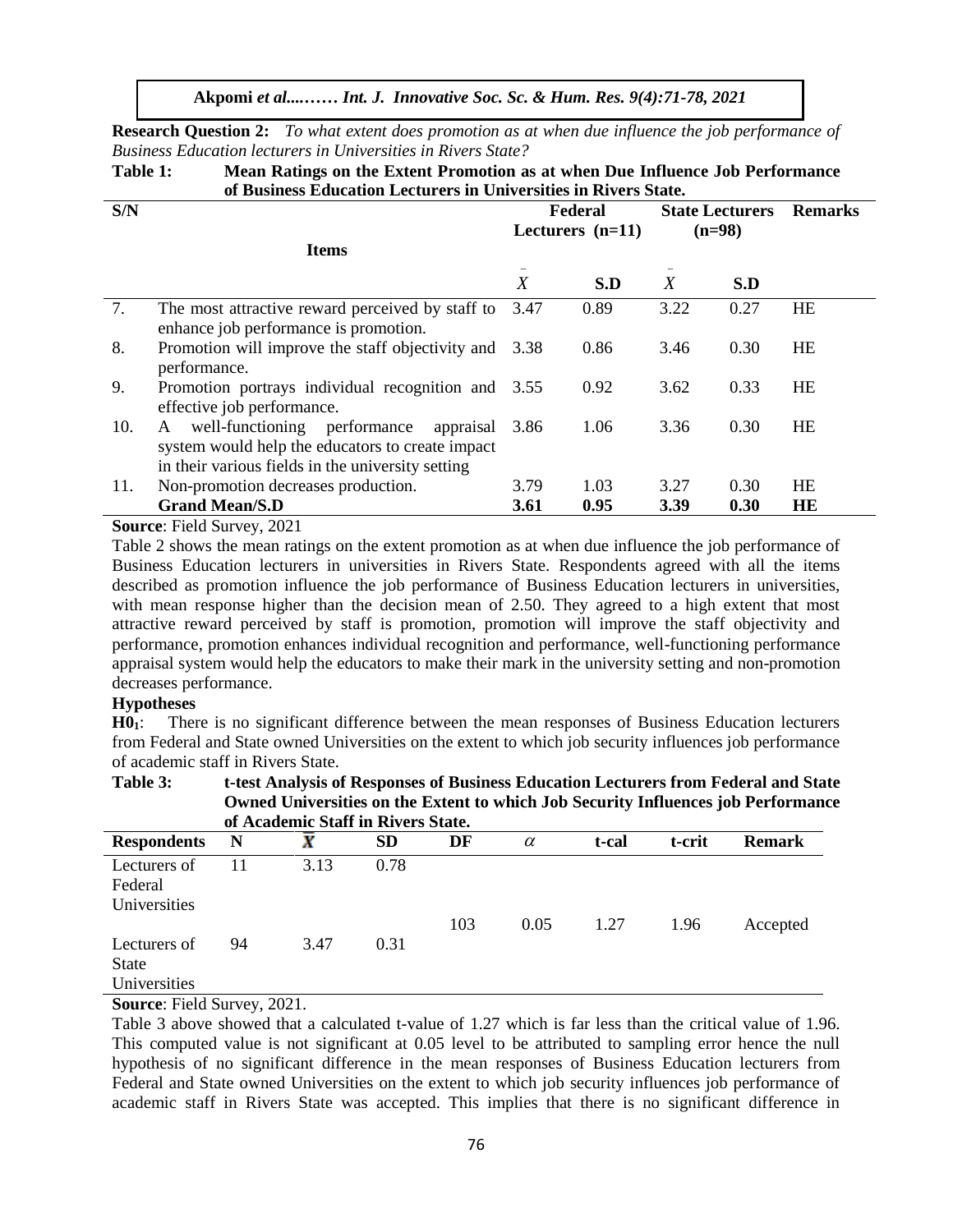responses of Business Education lecturers from Federal and State owned universities on the extent to which job security influences job performance of academic staff in Rivers State. At this juncture, it could be concluded that job security influences job performance of academic staff in Rivers State.

**H02**: There is no significant difference between the mean responses of Business Education lecturers from Federal and State owned Universities on the extent to which promotion as at when due influences job performance of academic staff in Rivers State.

Table 4: t-test Analysis of Responses of Business Education Lecturers from Federal and State **owned Universities on the extent to which Promotion as at when Due Influences job Performance of Academic Staff in Rivers State.** 

| 1 vlivlahuhuv vl livuuvallu Duull III IV (VLD Duuvu |    |      |      |     |          |       |        |               |
|-----------------------------------------------------|----|------|------|-----|----------|-------|--------|---------------|
| <b>Respondents</b>                                  | N  | X    | SD   | DF  | $\alpha$ | t-cal | t-crit | <b>Remark</b> |
| Lecturers of<br>Federal<br>Universities             | 11 | 3.61 | 0.95 |     |          |       |        |               |
| Lecturers of<br><b>State</b><br>Universities        | 94 | 3.39 | 0.30 | 103 | 0.05     | 1.75  | 1.96   | Accepted      |

**Source**: Field Survey, 2021.

Table 4 revealed that the t-test analysis above shows that the calculated value of t is less than the table value that is  $(0.75) < t$ -crit (1.96). Since the calculated t value is less than tabulated value, it implies that the computed value is not significant at the 0.05 level. Therefore, the null hypothesis of no significant difference between the mean responses of Business Education lecturers from Federal and State owned universities on the extent to which promotion as at when due influences job performance of academic staff in Rivers State was accepted. The implication is that there is no significant difference in the mean responses of Business Education lecturers from Federal and State owned universities on the extent to which promotion as at when due influences job performance of academic staff in Rivers State.

# **DISCUSSION OF FINDINGS**

# **Extent to which Job Security Influences Job Performance of Academic Staff**

The finding of this study reveals that both lecturers agreed that job security influences job performance of academic staff in Rivers State to a high extent. The finding of this study is in line with the finding of Dachapalli et al (2012) who found that high job security is linked frequency to increase the level of job satisfaction among staffs. When dissatisfaction of job security exists, employees afraid that they may dismiss one day and it will persuade their job satisfaction and less retention to stay at institution. Job insecurity affects a worker's commitment to the organization. An employee would be more committed to his/her job and the organization, if the person feels secure. This was supported by Akpan (2013) who found that job security provides stability in career. It enables the employee perform his/her best and has peace of mind. The individual offered his dedication and commitment to his tasks in the institution and focuses his skills and capabilities on being a consistent performer. It also enabled the employee to devote non-office hours to community service, hobbies and other activities. The employee would also have financial security and meet family commitments. The finding was also supported by Abdullah and Ramay (2012) who found that job security is an important factor in employee commitment and it is ones expectation about continuity in job situation.

# **Extent to which Promotion as at when Due Influences Job Performance of Academic Staff**

The finding of the study shows that there is no significant difference in the mean responses of Business Education lecturers from Federal and State owned universities on the extent to which promotion as at when due influences the job performance of academic staff in Rivers State. The finding of this study is in agreement with the finding of Salmuni, Mustaffa and Kamis (2011) who found that the most attractive reward perceived by the staff is still promotion and that promotion will enhance the staff objective and performance. This was supported by Santhapparaj and Alam (2011) who found that promotion has a